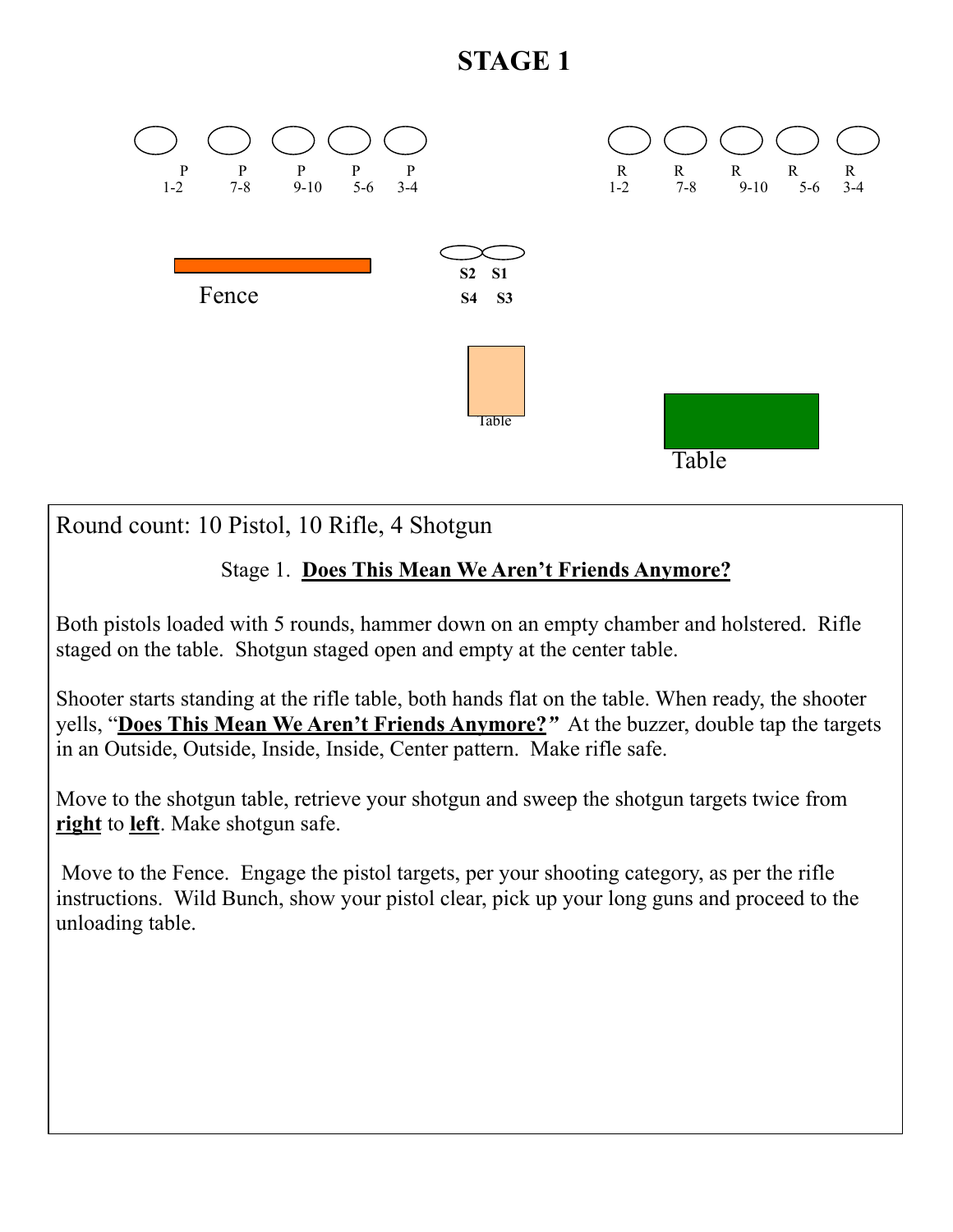## **STAGE 2**



Round count: 10 Pistol, 10 Rifle, 4 Shotgun

## Stage 2. **I'm Your Huckleberry!**

Both pistols loaded with 5 rounds, hammer down on an empty chamber and holstered. Rifle held at the table. Shotgun staged open and empty at the center table.

Shooter starts standing at the rifle table holding the rifle with both hands, parallel to the ground, waist high. When ready, the shooter yells, "**I'm Your Huckleberry!***"* At the buzzer, with your rifle, starting on the either end, double tap the three inside targets, then double tap the outside targets beginning on the same end.

Move to the shotgun table, retrieve your shotgun and sweep the shotgun targets twice from **right** to **left**. Make shotgun safe.

Move to the fence, and engage the pistol targets, as per the rifle instructions. Wild Bunch, show your pistol clear, pick up your long guns and proceed to the unloading table.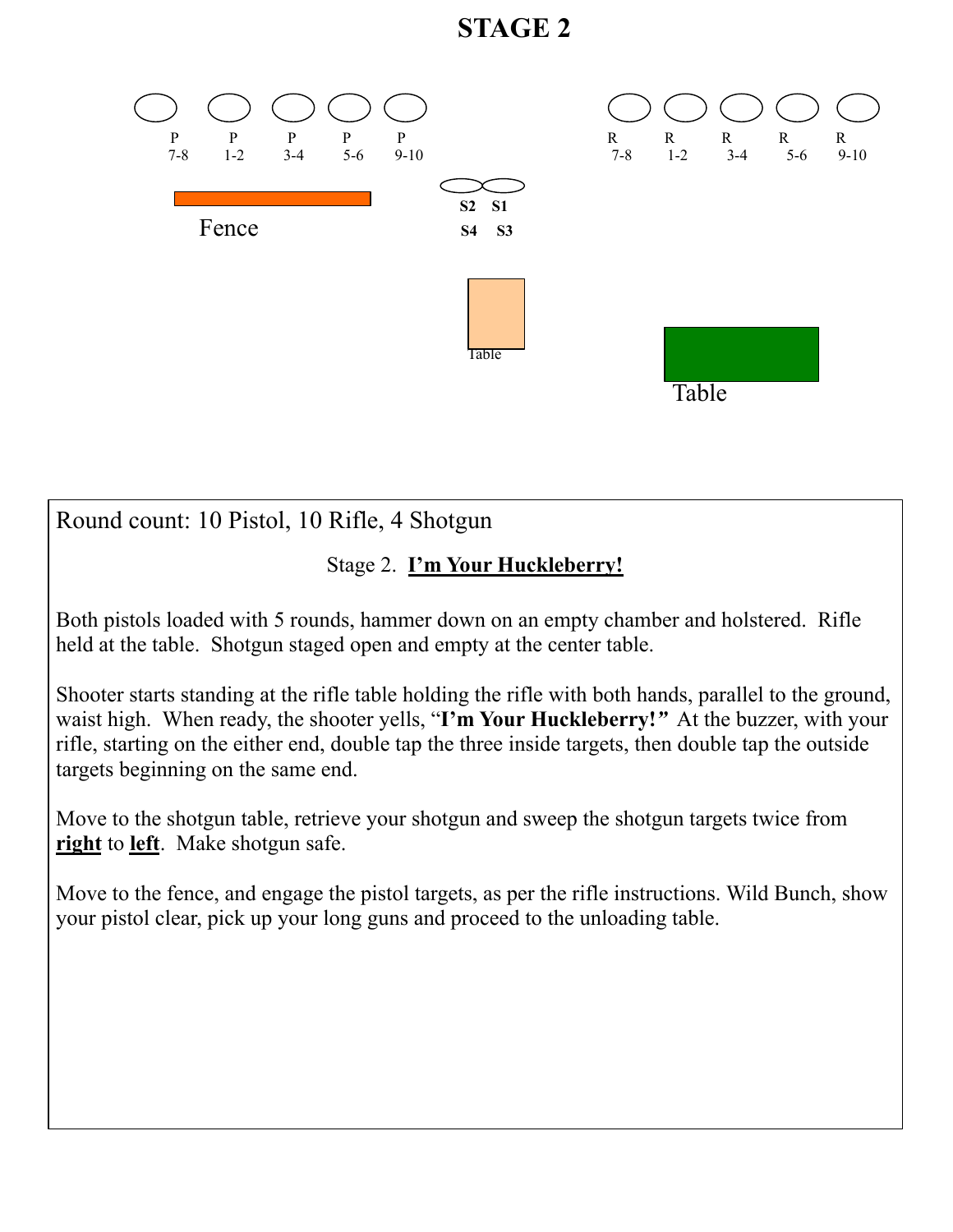

Round count: 10 Pistol, 10 Rifle, 4 Shotgun



Both pistols loaded with 5 rounds, hammer down on an empty chamber and holstered. Rifle staged on the table. Shotgun staged open and empty at the center table.

Shooter starts standing at the rifle table, both hands on their gun butts. When ready, the shooter yells, "**You First!***"* At the buzzer, with your rifle, engage the targets in a 4-1-1-4 sweep beginning on either end. Make rifle safe.

Move to the shotgun table and sweep the shotgun targets twice from **right** to **left**.

Make shotgun safe.

 Move to the Fence. Engage the pistol targets, per your shooting category, in the same order as the rifle, no mirroring required. Wild Bunch, show your pistol clear, pick up your long guns and proceed to the unloading table.